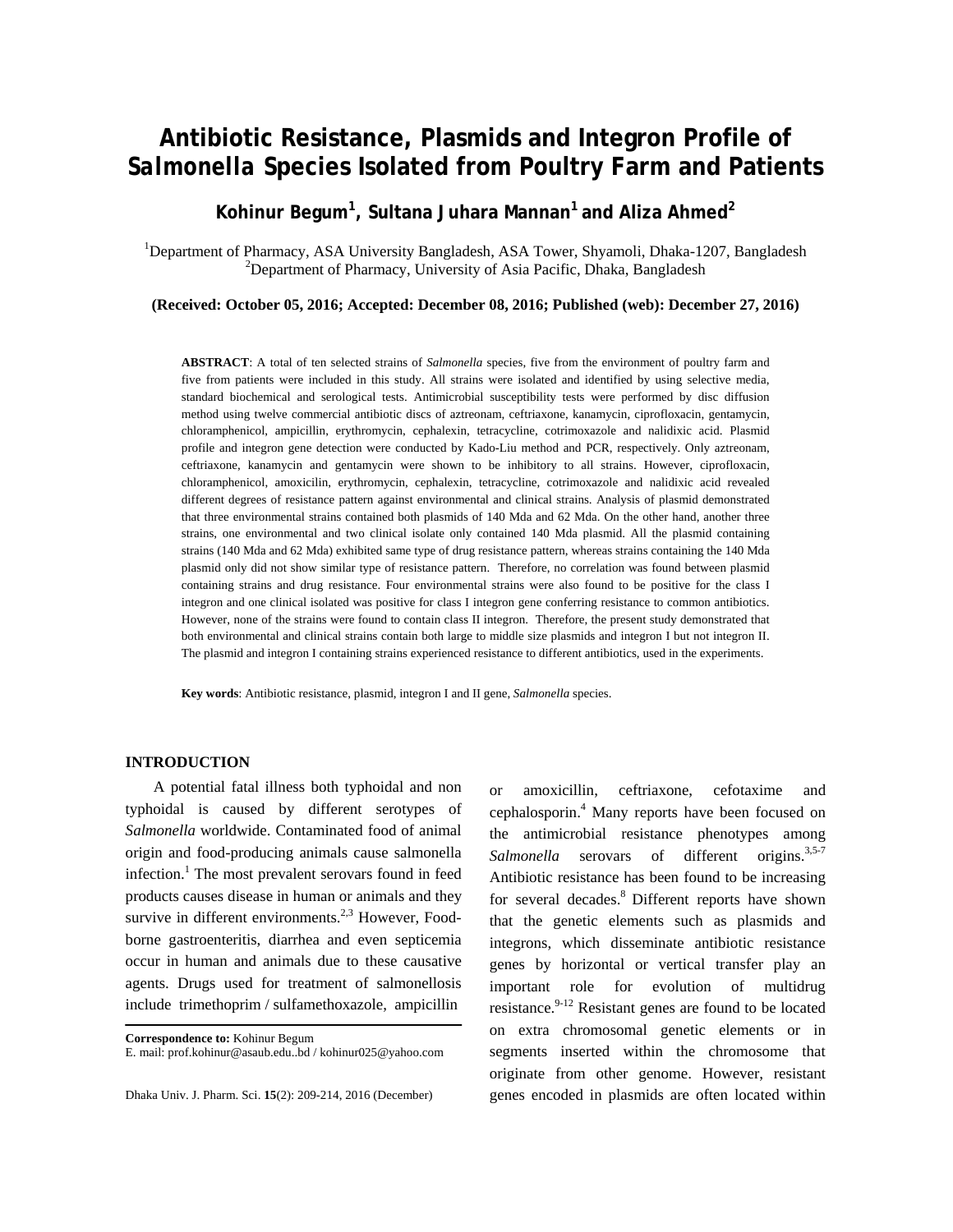genetic elements.13 Integrons are very common in *S. enterica* and significantly contribute to antimicrobial resistance in *Salmonella* species.<sup>13-14</sup> Extensive studies are required for antimicrobial resistant strains isolated from environment and human or animals. In this study, an attempt has been taken to correlate antibiotic resistance, plasmids and integron profile of *Salmonella* species isolated from poultry environments and patients.

#### **MATERIALS AND METHODS**

 **Bacterial strains.** Ten selected strains of *Salmonella* species, five from environmental poultry farm (chicken feces) and five from patients (blood) were obtained from our laboratory stock in this study.3 Briefly, samples were enriched in selenite broth at 37  $\mathrm{^{\circ}C}$  for overnight and incubated at 37  $\mathrm{^{\circ}C}$ for 18-24h on SS agar plate and characteristic yellow colonies were isolated and sub-cultured again in MacConkey agar plate for discrete colonies. Suspected single colonies were identified as *Salmonella sp*. by biochemically according to standard microbiological method and confirmed by serologically the slide agglutination test as described previously using commercially available antisera kit (Denka Saiken, Co. Ltd. Japan).15

 **Antibiotic susceptibility test.** Antibacterial susceptibility test were performed by the Kirby-Bauer disc diffusion method on Muller-Hinton agar plates. Twelve commercially available antibacterial discs (Himedia, India) were used including ampicillin (AMP, 25 µg), aztreonam (AT, 30 µg), ceftriaxone (CTR, 30 µg), cephalexin (CN,30 µg), ciprofloxacin (CIP, 5 µg), chloramphenicol (C, 30 µg), cotrimoxazole (COT, 25 µg), erythromycin (E, 15 µg), kanamycin (K, 30 µg), tetracyline (TE, 30 µg), nalidaxic acid (NA, 30µg) and gentamycin (GEN,10µg). *E. coli* ATCC 25922 was used as control strain for susceptibility test.

**Detection of plasmid DNA.** Plasmid DNA of all strains was prepared according to the alkaline lysis method of Kado and Liu  $(1981)^{16}$ , with some modifications. An isolated colony of each strain was inoculated into 1.5 ml of Luria broth overnight at 37 *°C* with shaking condition (120 rpm/min). Cells were harvested by centrifugation at 14,000 rpm for 1-2 minutes. The cells were then suspended in 100 µl of solution I (40 mMTris-NaOAc, 2 mM EDTA, pH 7.4) and 200 µl of solution II (3% SDS, 50 mMTris, pH 12.9) was added and mixed by inverting tubes up and down. The tubes were then incubated at 55  $\mathrm{^{\circ}C}$  for 1h. After incubation, an equal volume of solution III [(phenol: chloroform: isoamyl alcohol  $(25:24:1)$ ] was added, mixed well and plasmid DNA was collected by centrifugation at 14000 rpm for 10 min. The upper phase (plasmid DNA) were recovered by pasteur pipette and transferred to a fresh tube. Plasmid DNA was separated by horizontal electrophoresis in 0.7% agarose slab gels in a Tris-borate EDTA (EDTA) buffer at room temperature at 100 volt (50 mA) for 3 h. After electrophoresis, the gels were stained with  $0.5\mu$ g ml<sup>-1</sup> concentration of ethidium bromide and the gel was viewed and photographs were made. The molecular mass of the plasmid DNA bands were assessed by comparing with the mobility of known molecular mass plasmids in *E. coli* PDK-9 containing 140 MDa*, E. coli* V517 containing 35.8, 4.8, 3.7, 3.4, 3.1, 2.0, 1.8 and 1.4 MDa and *Shigella flexneri* 1C containing 140 and 62 MDain agarose gels.<sup>16</sup>

 **Detection of integron genes by PCR assay.**  Detection of integron class I and II was performed by PCR and the primers used in the amplification reaction were synthesized by using Oligo 1000 DNA synthesizer in the Enteric Bacteriology Laboratory, ICDDRB. For identification of integron class I and II gene, 3 µl of template DNA was added in 27 µl of reaction mixer containing 3 µl of 10X PCR buffer, 1  $\mu$ l of 50 mM MgCl<sub>2</sub>, 2  $\mu$ l of 2.5 mMdNTP, 1  $\mu$ l of primer (reverse and forward) together with 1 unit of *Taq* DNA polymerase (5 U/µl). The class 1 integron primers, 5'-conserved segment (CS) and 3'-CS, which amplify the region between the 5-CS and 3-CS of class 1 integrons, were used as previously described (Table 1). For the detection of class 2 integrons, PCR was performed with the primer pair, hep74 and hep51, specific to the conserved regions of class 2 integrons, as described previously (Table 1).Volume of the reaction mixture was adjusted by adding filtered deionized water. Boiled culture of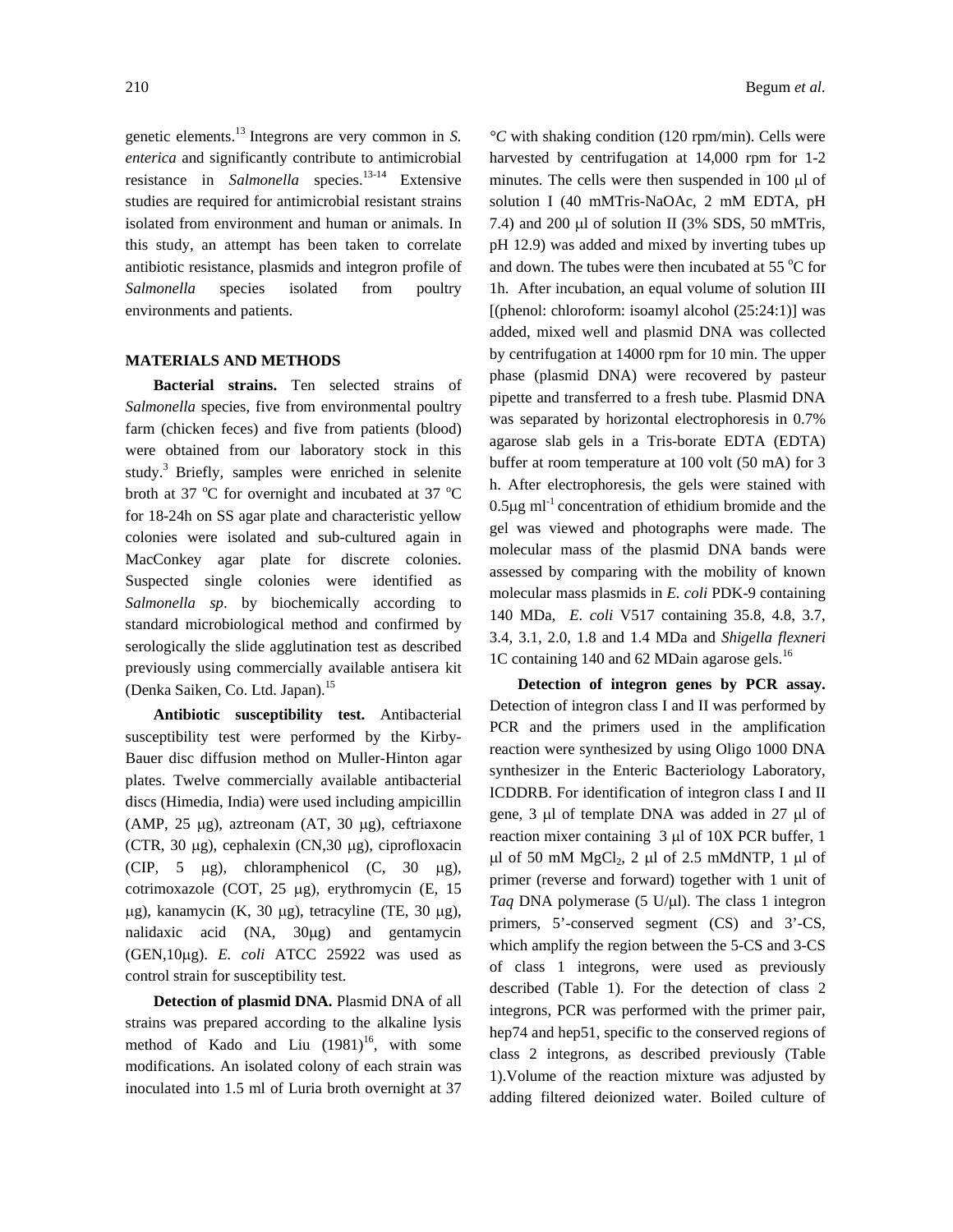selected strains were used as template DNA, which was prepared by inoculating single, isolated colony of overnight culture into 200 µl of normal saline and then by boiling for 10 min. PCR assays were performed in a DNA thermal cycler (model 480; perkin-Elmer Cetus, Emeryville, Calif.) with the following program: Predenaturation at 94 °C for 10 min, followed by 35 cycles of 94  $^{\circ}$ C for 1 min and 72<br> $^{\circ}$ C for 5 min with a final autonoisp at n at 72  $^{\circ}$ C for 5 C for 5 min with a final extension step at 72  $^{\circ}$ C for 5 min. *S.* typhi strain sensitive to all antibiotics was used as negative control. The amplified DNA products were analyzed by conventional 1.5% (wt/v) agarose gel electrophoresis in 0.5 X TBE buffer and stained with ethidium bromide as outlined above. Electrophoretic separation, visualization of amplified product and photographs were made.

### **RESULTS AND DISCUSSION**

 As the epidemiology of salmonellosis began to unknown, it became apparent that food played an important part in the chain of infection. *Salmonella* is the most prevalent bacteria in the environment, found in the water and soil and in the intestinal tract, on the

**Table 1. Primer pairs for integron PCR and sequencing.** 

skin of humans and all other animals and birds. The prevalence of *Salmonella* is sometimes found in raw food such as meat, fish, poultry eggs, unpasteurized milk and raw vegetable. The salmonella infection may spread from the intestine to the blood stream, and then to other body sites and can cause death unless the person is treated promptly with antibiotics. The elderly, infants, and those with impaired immune systems are more likely to have a severe illness. In our previous study, different *Salmonella* serogroup and type were isolated from poultry environments, chicken eggs and intestines and found resistant to different antibiotics.<sup>3</sup> A comparative study of selected strains was made for correlation among plasmid, integron gene and drug resistance in this study. Strains showed multi drug resistance to different antibiotics (Figure 1). All the strains (100%) were resistant to ampicillin and erythromycin. 90% strains were resistance to both cephalexin and tetracycline. 70% strains were resistant to cotrimoxazole and nalidixic acid. However, 10 % and 40% strains were resistant to ciprofloxacin and chloramphenicol, respectively.

| Primer  | Sequence $(5'$ to $3')$        | Target   | Reference |
|---------|--------------------------------|----------|-----------|
| $5'-cs$ | GGC ATC CAA GCA GCA AG         | Class 1  | 21        |
| $3'-cs$ | AAG CAG ACT TGA CCT GA         | integron |           |
| hep74   | CGGGATCCCGGACGGCATGCACGATTTGTA | Class 2  | 22        |
| hep51   | <b>GATGCCATCGCAAGTACGAG</b>    | integron |           |

|  |  |  | Table 2. Plasmid profile, integron and resistance pattern of Salmonella strains. |  |
|--|--|--|----------------------------------------------------------------------------------|--|
|  |  |  |                                                                                  |  |

| Strain no                     | No of plasmid<br>(Mda) | Integron I | Integron II | Antibiotic resistant pattern |  |
|-------------------------------|------------------------|------------|-------------|------------------------------|--|
| E5                            | 140, 62                | $+$        |             | AMP, COT, CN, E, NA, TE      |  |
| E18                           | 140,62                 | $^{+}$     |             | AMP, COT, CN, E, NA, TE      |  |
| E21                           | 140, 62                | $^{+}$     |             | AMP, COT, CN, E, NA, TE      |  |
| E27                           | 140                    | $^{+}$     |             | AMP, CIP, COT, CN, E, NA, TE |  |
| E32                           |                        |            |             | AMP, CN, E, NA, TE           |  |
| C <sub>3</sub>                |                        |            |             | AMP, C, COT, CN, E, NA, TE   |  |
| C <sub>5</sub>                |                        |            |             | AMP, CN, E, TE               |  |
| C9                            |                        |            |             | AMP, CN, E, TE               |  |
| C12                           | 140                    |            | ۰           | AMP, C, COT, CN, E, TE       |  |
| C15                           | 140                    | $^{+}$     |             | AMP, C, COT, E, NA, TE       |  |
| $+$ = positive, - = negative, |                        |            |             |                              |  |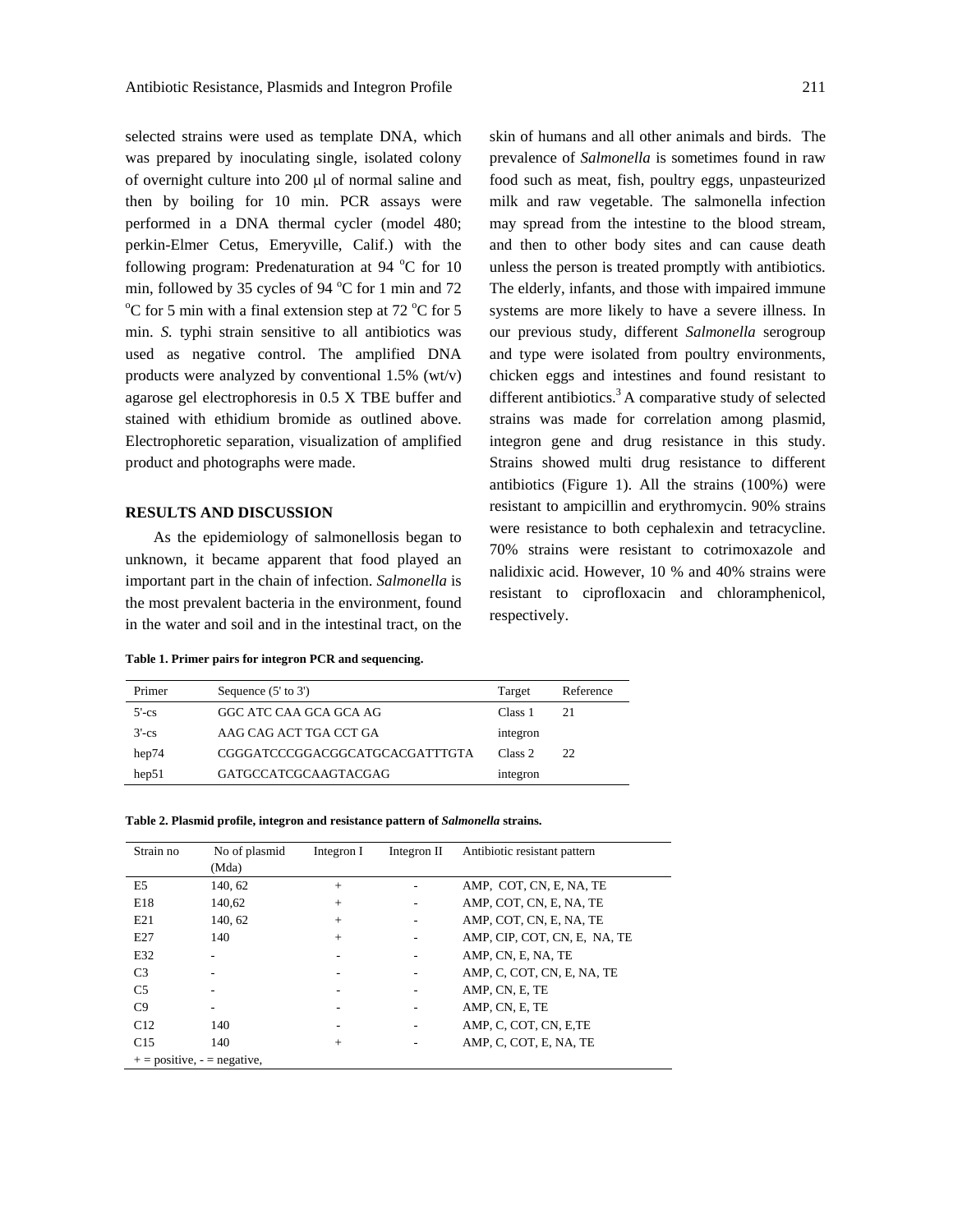

Figure 1. Percentages of antibiogram of *Salmonella* strains.



Figure 2. Detection of plasmids of *Salmonella* stains. Lane- 1 (E5), Lane- 2 (E18), Lane-3 (E21), Lane-4 (E27), Lane-5 (E32), Lane-6 (C3), Lane-7 (C5), Lane-8 (C9), Lane-9 (C12), Lane-10 (C15) and lane 11, 12, 13 are molecular marker of *E. coli* PDK-9, *E. coli* V-517, and *Shigella flexneri* 1C, respectively

 Antibiotic susceptibility pattern have shown almost same between environmental and clinical strains, however one strain (E27) showed resistance to ciprofloxacin isolated from environment (Table 2). The widespread use of antimicrobials in human and animals are often implicated in the emergence of multidrug-resistant organism. The occurrence of multidrug resistance (MDR) to ampicillin, chloramphenicol, sulfonamides, streptomycin, tetracycline, and trimethoprim in *Salmonella enterica*  serovar typhi has been increasing and MDR strains have been responsible for outbreaks on the Asian





Figure 3. Detection of integron genes. Lane-1 molecular weight marker, Lane-2 (Blank), Lane-3 (E5), Lane-4 (E18), Lane-5 (E21), Lane-6 (E27), Lane-7 (E32), Lane-8 (C3), Lane-9 (C5), Lane-10 (C9), Lane-11 (C12), Lane-12 (C15); Lane-13 and Lane-14 are positive and negative control, respectively.

subcontinents. $^{17}$  In a multinational study in Denmark, Germany, Italy, Spain and the United States and another study in France, thus confirmed the spread and persistence of this multidrug-resistant for epidemic strain of *S. enterica* serotype typhimurium.<sup>18,19</sup>

 Six out of ten strains contained plasmids ranging from 140-62 MDa and the result has been shown in table 2 and figure. 2.  $E5$   $E18$  and  $E21$  strains contained both large size plasmid 140 MDa and middle size plasmid 62 MDa. One environmental strain E27 contained only one large size plasmid 140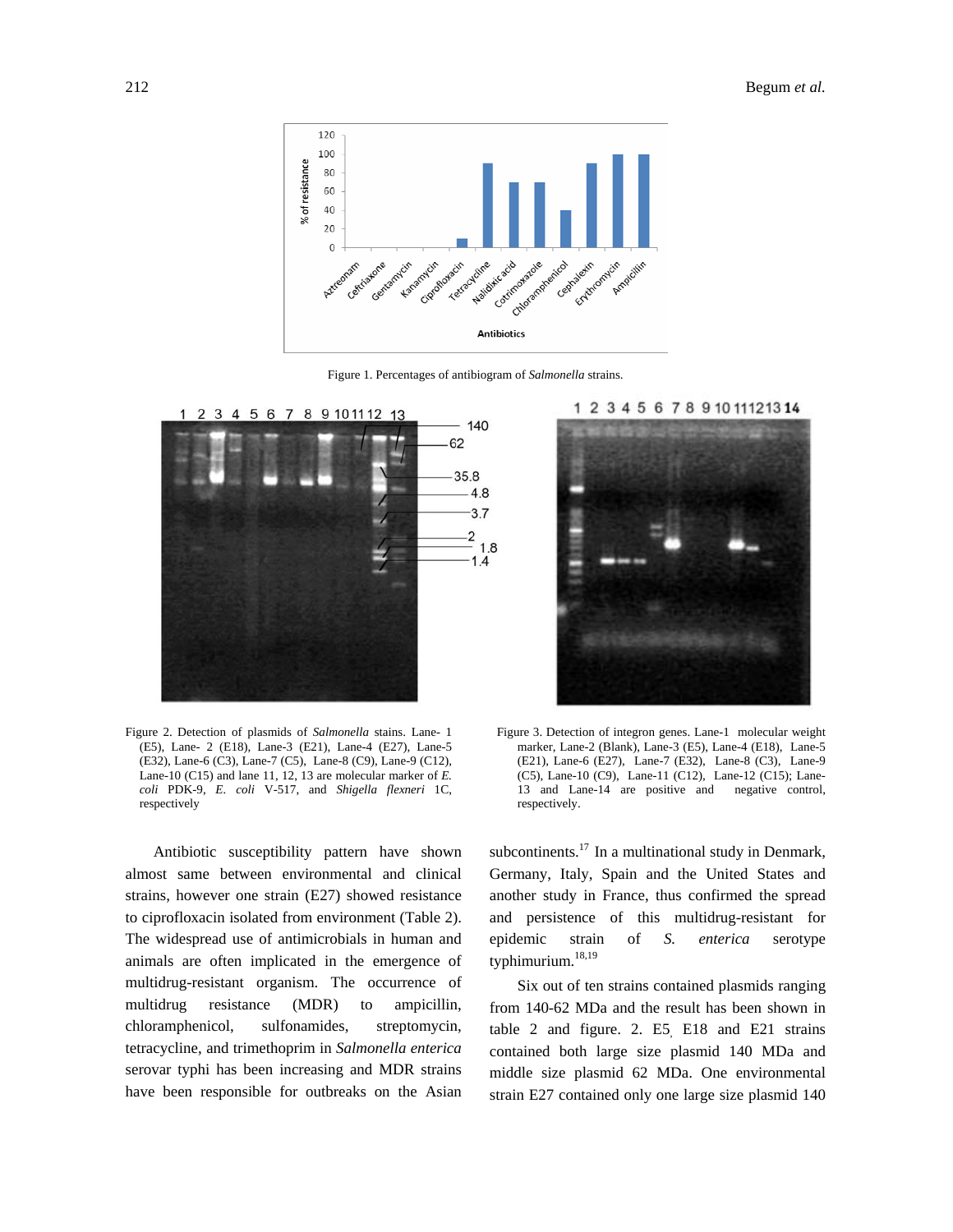MDa. On the other hand, C12 and C15 strains possessed only large size plasmid 140 MDa isolated from patient. Strain E32 isolated from environment and C3, C5 and C9 from clinical strains did not possess any plasmid. Plasmids and transposons containing organisms showed antibiotic resistance by various mechanisms. In recent years, the role of integrons and gene cassettes in the spread of antibiotic resistance has been well established.<sup>20</sup> Class I integrons are the most extensively studied integrons, which are thought to be a major factor implicated in the dissemination of antibiotic resistance. Class I integron contained a single gene cassette *dfrVII* or *aadA1*confering resistance to trimethoprim or spectinomycin and streptomycin respectively. Moreover, the *dfrVII* gene cassette was found in *S. typhi* associated with an incompatibility plasmid.17 In this study, four stains (E5, E18, E21 and E27) isolated from poultry faeces and one stain (C15) isolated from patients were found to be positive for class I integron (Figure 3) conferring resistance to common antibiotics such as ampicillin, cotrimoxazole, cephalexin, erythromycin, nalidixic acid and tetracycline. Stains E32, C3, C5 and C9 did not contain any plasmid and integron I but found to be different antibiotic resistance (Table 2). On the other hand, one sample (C12) showed plasmid and did not contain any integron but possessed different antibiotic resistance. None of the strains in this study contained class II integrons.

## **CONCLUSION**

 In the present study, *Sallmonella* sp. have shown multi-drug resistance to different antibiotics and revealed almost same results for both environmental and clinical isolates. The strains possessed plasmid ranging from large to middle size and integron I gene but none of the strains contained integron II gene. However, no correlation was found between the plasmid profile, integron I or II and antibiotic resistance. However, further investigation is needed to identify the specific gene cassette and their contribution in antibiotic resistance.

#### **REFERENCES**

- 1. Shirota, K., Katoh, H., Murase, T., Ito, T. and Otsuki, K. 2001. Monitoring of layer feed and eggs for *Salmonella* in Eastern Japan between 1993 and 1998. *J. Food Prot*. **64**, 734-737.
- 2. Lindqvist, N., Heinikainen, S., Toivonen, A.M. and Pelkonen, S. 1999. Discrimination between endemic and feedborne *Salmonella* Infantis infection in cattle by molecular typing. *Epidemiol. Infect*. **122**, 497-504.
- 3. Begum, K., Reza, T.A., Haque, M., Hossain, A., Hassan, F.M.K., Hasan, S.N., Akter, N., Ahmed, A. and Barua, U. 2010. Isolation, identification and antibiotic resistance pattern of *Salmonella* Spp. from chicken eggs, intestines and environmental samples. *J. Pharm. Bangladesh*. **13**, 23-27
- 4. Hohmann, E.L. 2002. Nontyphoidal salmonellosis. *Clin. Infects. Dis.* **15**, 263-269.
- 5. Esaki, H., Morioka, A., Ishihara, K., Kojima, A., Shiroki, S., Tamura, Y. and Takahashi, T. 2004. Antimicrobial susceptibility of *Salmonella* isolated from cattle, swine and poultry (2001–2002): report from the Japanese veterinary antimicrobial resistance monitoring program. *J. Antimicrob Chemother*. **53**, 266-270.
- 6. Esaki, H., Morioka, A., Kojima, A., Ishihara, K., Asai, T., Tamura, Y., Izumiya, H. and Terajima, J. 2004. Epidemiological characterization of *Salmonella Typhimurium* DT104 prevalent among food-producing animals in the Japanese veterinary antimicrobial resistance monitoring program (1999–2001). *Microbiol. Immunol*. **48**, 553-556.
- 7. Zhao, S., McDermott, P.F., White, D.G., Qaiyumi, S., Friedman, S.L., Abbott, J.W., Glenn, A. and Ayers, S.L. 2007. Characterization of multidrug resistant Salmonella recovered from diseased animals. *Vet. Microbiol*. **123**, 122- 132.
- 8. Center for Disease Control and Prevention. 2007. National Antimicrobial Resistance Monitoring System for Enteric Bacteria (NARMS): Human Isolates Final Report, 2004. U.S. Department of Health and Human Services, CDC, Atlanta, Georgia.
- 9. Gomez, T.M., Motarjemi, Y., Miyagawa, S. and Kaferstein, F.K. 1997. Foodborne salmonellosis. *World Health Stat. Q.*  **50**, 81-89.
- 10. Liebert, C.A., Hall, R.M. and Summers, A.O. 1999. Transposon Tn21, flagship of floating genome. *Microbiol. Mol. Biol. Rev*. **63**, 507–522.
- 11. Boyd, D., Peters, G.A., Cloeckaert, A., Boumedine, K.S., Chaslus-Dancla, E., Imberechts, H. and Mulvey, M.R. 2001. Complete nucleotide sequence of a 43-kilobase genomic island associated with the multi drug resistance region of *Salmonella* T 120 and serovar Agona. *J. Bacteriol*. **183**, 5725-5732.
- 12. Boyd, D., Cloeckaert, A., Chaslus-Dancla, E. and Mulvey, M.R. 2002. Characterization of variant Salmonella genomic island 1 multidrug resistance regions from serovars Typhimurium DT104 and Agona. *Antimicrob*. *Agents Chemother*. **46**, 1714-1722.